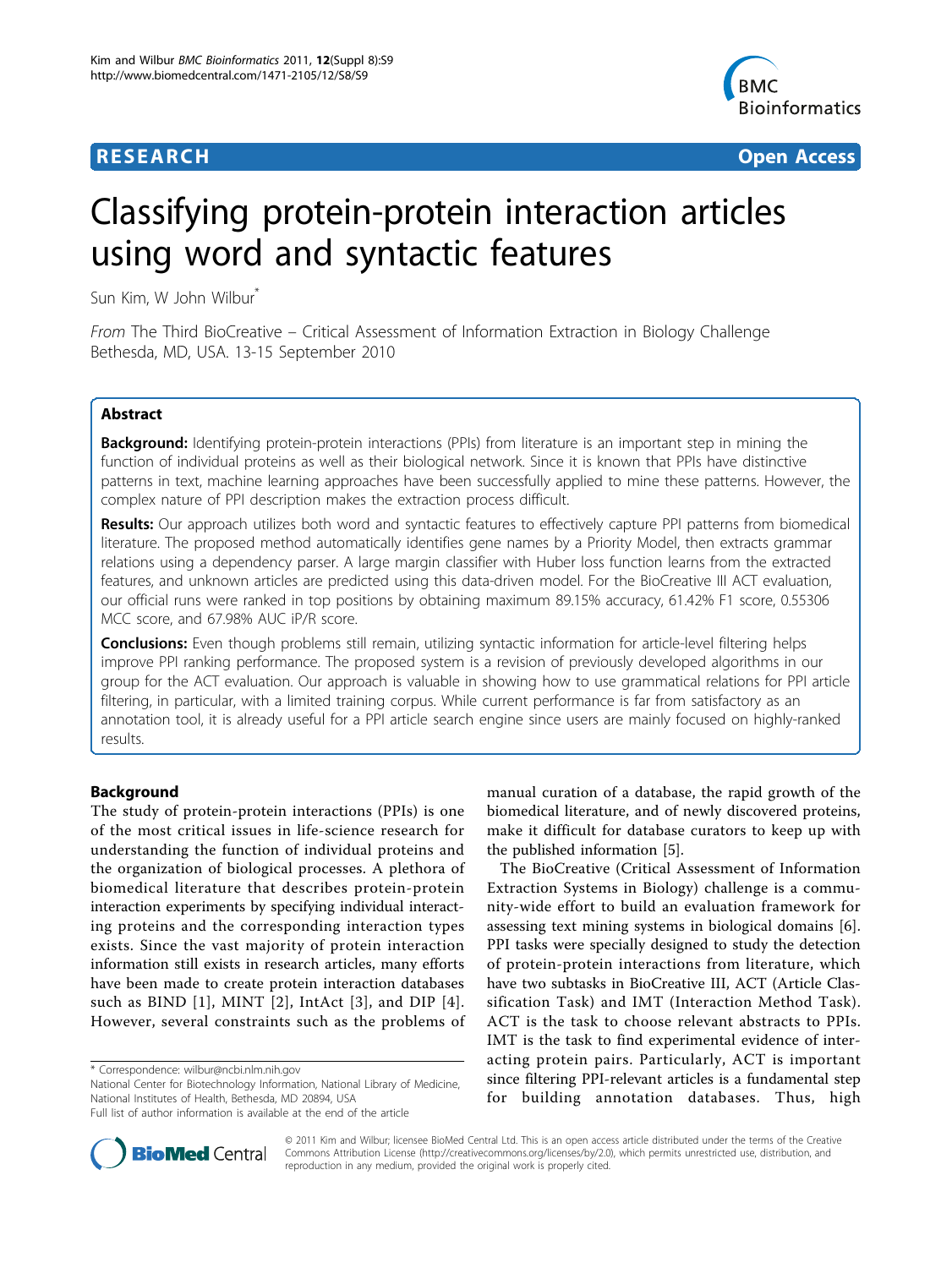performance ACT systems can help reduce the curation burden at the initial curation stage.

Various approaches have been proposed to extract PPI information from biomedical literature. One popular method is to use predefined phrase patterns or to exploit co-occurrence of two protein names from text. These methods, however, have inherent limitations because they only find predefined PPI patterns, and are not able to discover new patterns. Machine learning (ML) techniques can discover new patterns not captured in a known trigger word list. Hence, ML approaches have gained popularity in recent years. Support vector machines (SVMs) have been widely used, and demonstrated outstanding performance [\[7](#page-9-0)-[9](#page-9-0)]. Naive Bayes, knearest neighbor, decision trees, and neural networks have been alternatively used to extract PPI information [[7](#page-9-0),[9\]](#page-9-0). Natural language processing (NLP) is a strategy utilizing linguistic features obtained from text, and also has been used for PPI extraction [[10-14\]](#page-9-0), where PPI sentences are assumed to have unique grammatical structures. However, the effectiveness of using parsing information has been little investigated at the article classification level.

Here, we present the method and the results from our participation in the BioCreative III ACT competition [[15,16](#page-9-0)]. Our main focus on this task was to explore the effectiveness of applying word and grammatical features for our supervised learning approach to PPI article classification. It includes minimizing external knowledge other than training set such as templates or rule-based approaches developed on other tasks, and external databases, e.g., gene/protein dictionaries or full text information. The proposed method combines NLP strategies with ML techniques to utilize both word and syntactic features from text. To obtain gene names, articles are first tagged using a Priority Model [[17](#page-9-0)]. This step is essential because protein names are the most important words triggering PPI descriptions. The gene-tagged articles are further analyzed to obtain word and syntactic features.

For word features, multi-words, sub-strings, and MeSH (Medical Subject Headings) terms are applied for classifier input. Multi-word features are unigrams, bigrams, and trigrams of words. Sub-string features are sub-strings with  $n$  characters, which may help reduce the difference between distributions on training and test sets [\[18\]](#page-9-0). MeSH terms are also considered word features since MeSH is a controlled vocabulary for indexing and searching biomedical literature [\[19\]](#page-9-0). For syntactic features, the dependency relationships between words are mainly investigated. By using a dependency parser [\[20](#page-9-0)], a head word and a dependent word are determined as a two-word combination. This combination increases the problem space by increasing the total number of features. Therefore, we anonymize the gene names in dependent word positions by replacing with a special tag, e.g., 'PTNWORD'. This process reduces the total number of features while leaving dependency information intact. Another aspect of features considered is to extract higher-order patterns by evaluating a set of feature combinations. When the proposed system predicts a part of the training corpus incorrectly, each feature combination is evaluated by a sum of partial derivatives of the loss function terms on data points [\[21](#page-9-0)]. This adds candidate features detected as potentially useful for the classification task. The last step is to learn article classification based on the extracted word and syntactic features. The constraint here was to minimize computational cost and processing time, but with reasonable classification performance. To achieve this purpose, a large margin classifier with Huber loss function [[22](#page-9-0)] was adopted. Figure [1](#page-2-0) depicts the overview of the proposed approach.

Although the current approach has much room for improvement, it produced the top-ranked performance among all submitted runs in the BioCreative III ACT task. As a result, we found that, in our system pipeline, syntactic patterns along with word features can effectively help distinguish between PPI and non-PPI articles. Note that the only external resource we used for the task was gene name data for the Priority Model, so the learning was solely limited to the given training corpus, which was a series of BioCreative datasets.

The paper is organized as follows. In the next section, we describe the results of our submission on the Bio-Creative ACT task. This is followed by discussion and conclusions drawn from our experience in BioCreative III. Lastly, our methods employed are explained.

### Results

Our goal for the ACT task is to develop a data-driven system with minimal external resources. To achieve this goal, choosing the right corpus is critical, whereas available benchmark sets are very limited. For this task, we collected gold standard sets from previous BioCreative competitions in addition to the BioCreative III corpus. The PPI article classification task has been a major topic since BioCreative II. Although the number of examples is still small, we assumed it was large enough to learn common positive and negative PPI patterns. Table [1](#page-2-0) shows the corpus name and the number of positive and negative examples used for learning and testing. Bio-Creative II (6,172 abstracts), Biocreative II.5 (1,190 abstracts), and BioCreative III training data (2,280 abstracts) were used as the training corpus for all submitted runs. The BioCreative III development set was alternatively used to add more PPI information for training. The development set is the articles selected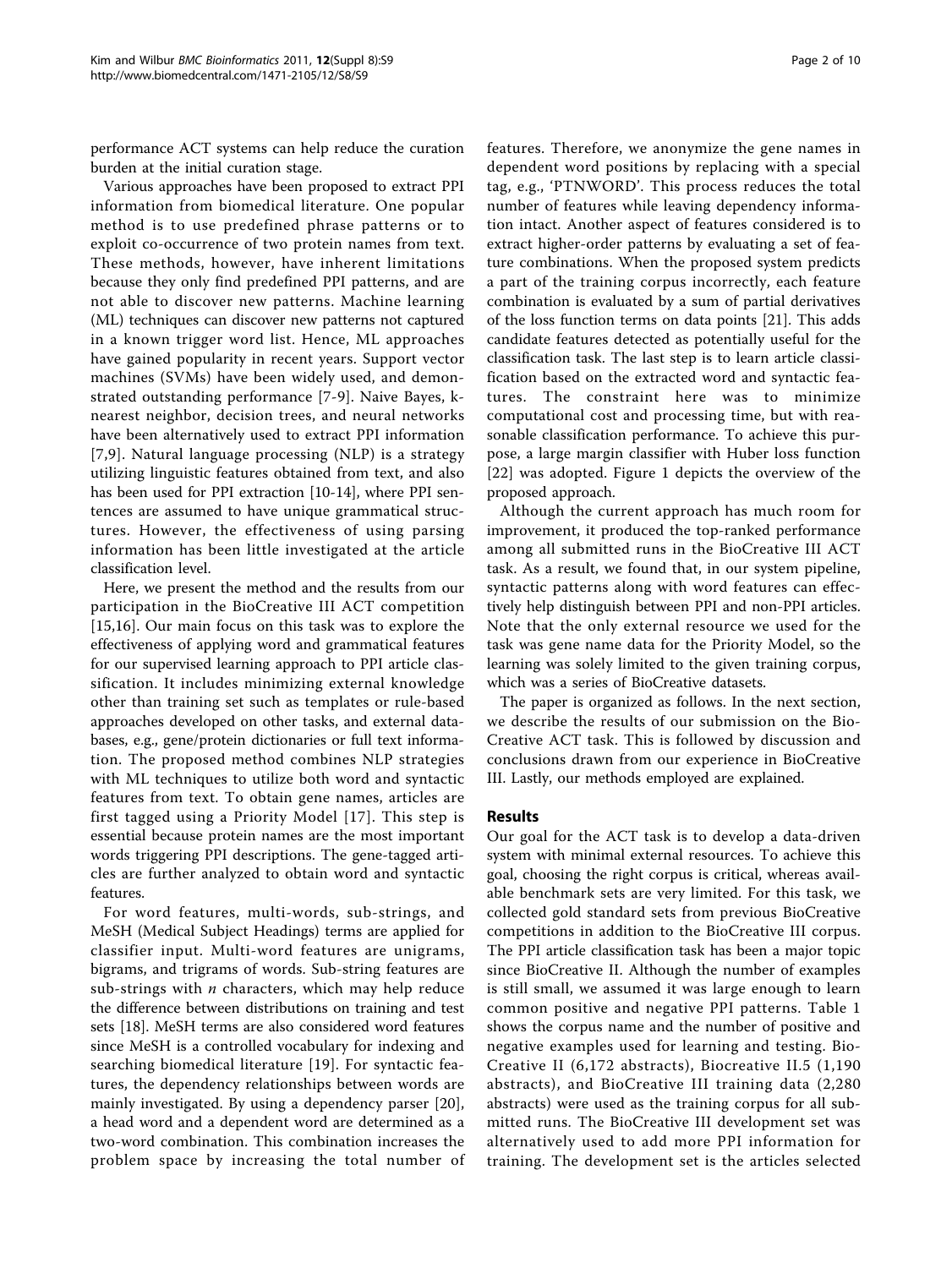<span id="page-2-0"></span>

from the same pool as the BioCreative test set, hence it was also used to tune our system for official submission. The final candidate set for training consists of 5,820 positive and 7,822 negative examples. The test set includes 910 positive and 5,090 negative examples, which is more imbalanced compared to training data. This imbalance problem is discussed later in the Discussion section.

To assess the performance of submitted results, the BioCreative III competition relies on various performance measures, accuracy, specificity (true negative rate), sensitivity (recall), F1 score, MCC (Matthews' correlation coefficient) score, and AUC iP/R (the area under the interpolated precision and recall curve). However, we discuss official runs based on F1 score, MCC score, and AUC iP/R. F1 score and MCC score evaluate the performance of binary classification, and do not account for ranked results. AUC iP/R, on the other hand, measures the quality of ranked results. Accuracy is commonly used to evaluate classification performance, which counts true positives and true negatives against the total number of predictions. But, in an unbalancedclass setting, accuracy does not successfully measure classification performance because if the number of true

cases is strongly biased toward the negative class, e.g., accuracy is high simply by producing all negative predictions. The F1 score provides a more balanced evaluation by averaging precision and recall. The MCC score also fairly evaluates binary classification since it uses all four cases, TP (true positive), TN (true negative), FP (false positive), and FN (false negative). In particular, it is known to be more stable in the unbalanced class cases [[23\]](#page-9-0). The F1 score and the MCC score are calculated as follows:

$$
F1 score = \frac{2 \cdot Precision \cdot Recall}{Precision + Recall},
$$
\n(1)

$$
MCC \text{ score} = \frac{TP \cdot TN - FP \cdot FN}{\sqrt{(TP + FP)(TP + FN)(TN + FP)(TN + FN)}}, \quad (2)
$$

Where  $Precision = \frac{TP}{TP + FP}$  and  $Recall = \frac{TP}{TP + FN}$ .<br>Unlike F1 and MCC scores, AUC iP/R rather evaluates the performance of ranked results by considering precision rates for all recall points. For ranking systems or search engines, the performance at high ranks is more important than overall ranking, hence AUC iP/R is a



| Corpus Name                     | Positive Examples | Negative Examples | Total Examples |
|---------------------------------|-------------------|-------------------|----------------|
| BioCreative II                  | 3874              | 2298              | 6172           |
| BioCreative II.5                | 124               | 1066              | 1190           |
| BioCreative III Training Set    | 1140              | 1140              | 2280           |
| BioCreative III Development Set | 682               | 3318              | 4000           |
| Total Training Set              | 5820              | 7822              | 13642          |
| BioCreative III Test Set        | 910               | 5090              | 6000           |
|                                 |                   |                   |                |

BioCreative II, BioCreative II.5, BioCreative III training, and development sets were used as the training corpus for the ACT competition. While the training corpus is balanced, the BioCreative III test set is an imbalanced set with the number of negative examples about six times higher than the number of positive examples. Hence, for the official submission, system parameters were tuned for the BioCreative III development set.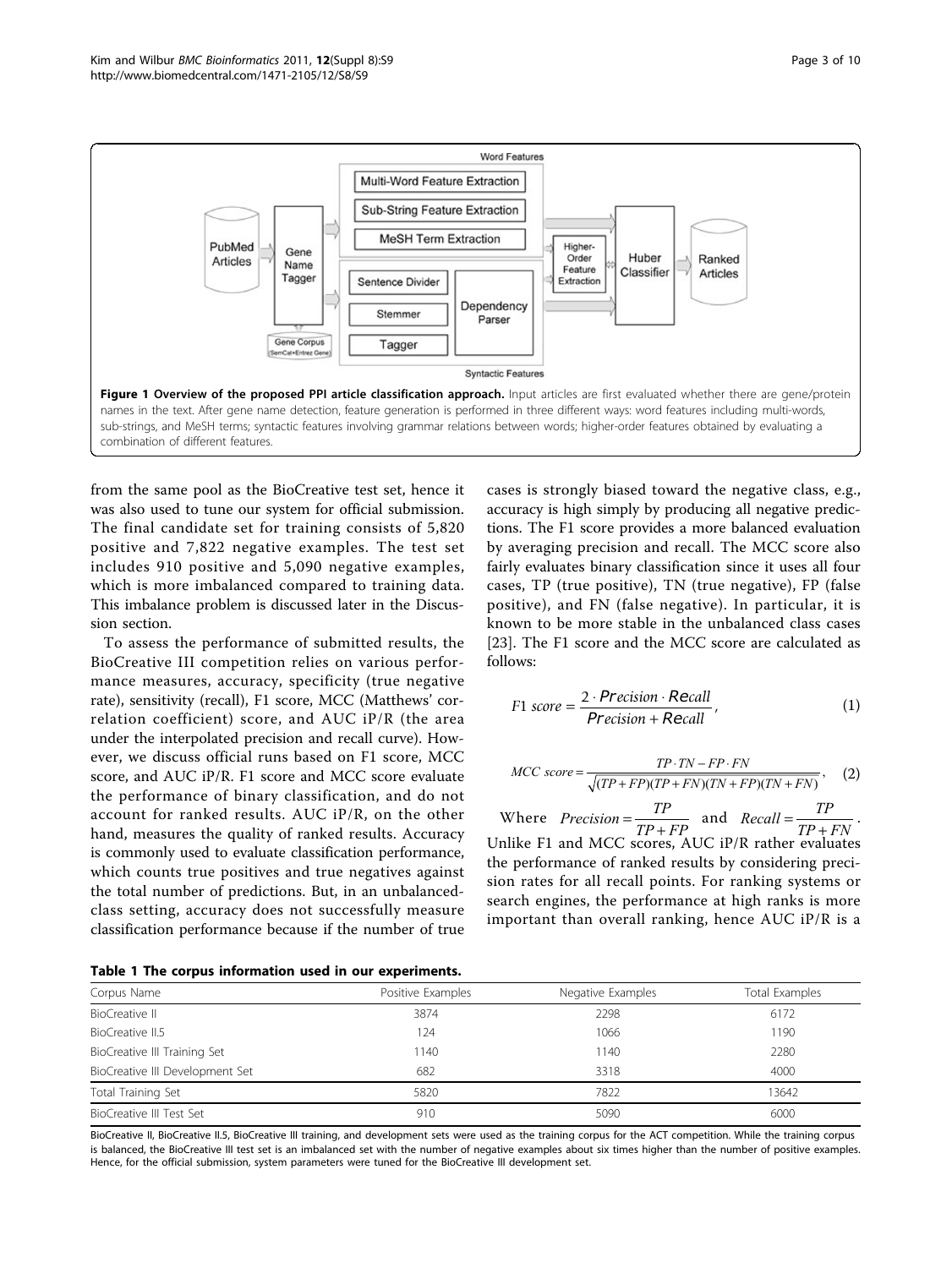good indicator of ranking-based performance. In Discussion, we instead use average precision for the ranking performance because it measures ranking performance in a more conservative way. Average precision is the average of the precisions at the ranks where relevant documents appear. It corresponds to the non-interpolated AUC P/R score. It is generally a lower value than AUC iP/R, but also emphasizes the higher ranks.

We submitted five runs for the ACT task, each using the same pipeline, but with different data and detailed feature sets (Table 2). For Run 1 and Run 2, unigrams and bigrams were used as multi-word features. Dependency relations were used in original form after anonymizing dependent genes/proteins to 'PTNWORD'. The difference between Run 1 and Run 2 was use of the Bio-Creative III development set, which is also the difference between Run 3 and Run 4. For Run 3 and Run 4, word trigrams were added as features. To reduce complexity and also to make various forms into a single one, all words in dependency relations were stemmed using the Porter stemming algorithm [[24\]](#page-9-0). The stemming increases the probability of matching the same relation in different word forms. In addition, feature selection was performed by removing features less frequent than four. This feature selection prevents escalating the number of features by ignoring the least frequent patterns, which might be insignificant for PPI classification. However, less frequent patterns may be very specific forms for describing PPIs. Therefore, removing such patterns may result in a performance decrease. Run 5 used the same strategy as Run 3, but utilized higher-order feature combinations as introduced in Background. For higherorder features, only binary combinations between features were evaluated to better fit the training corpus. The partial derivative threshold for this approach was empirically optimized for the BioCreative III development set. Our system was originally designed to give ranked results, rather than labels. However, the system output was binarized by using the sign of the Huber classifier output.

Table [3](#page-4-0) presents the official performance scores of our submitted runs. Run 2 performed the best in terms of accuracy (89.15%) and MCC score (0.55306). Run 4 performed the best in F1 score (61.42%) and AUC iP/R (67.98%). Both Run 2 and Run 4 utilize the BioCreative development set as an additional training source, and it helped increase performance by about 2% overall. Applying higher-order consecutive words, i.e., trigrams, grammar relation stemming, and feature selection did increase F1 score and AUC iP/R, but the differences between Run 2 and Run 4 are insignificant. This indicates that the techniques applied to Run 4 were successful in reducing the number of features, while leaving the performance level unchanged. Run 1 and Run 3 obtained worse results than those using the BioCreative development set, however, the recall rates of both cases were increased. This is because the training data used in Run 2 and Run 4 has a much higher number of negative articles. About 13% more positive examples are added and the negative examples are increased by 74% compared to Run 1 and Run 3. In particular, adding more negative examples enables better prediction to respond to the imbalanced test set, but decreases recall. Note that Run 1 and Run 3 are still top-ranked results following Run 2 and Run 4 among total 49 submissions in the ACT task. This means that current PPI filtering pipeline effectively classifies PPI articles with or without feature variations.

For the submitted runs, our intention for dealing with gene names was to handle each gene name as a single entity. So, gene names having multiple words are not separable during parsing and the result is more precise gene anonymization. However, we found afterwards that this was not applied for the official runs, i.e., gene names having multiple words were not treated as a unit. Table [4](#page-4-0) shows the corrected performance for Run 2 and Run 4 by fixing this gene handling issue. Run 2' and Run 4' are newly obtained results for Run 2 and Run 4 respectively. For both cases, the number of true positives are increased, which results in higher F1, MCC, and

|       | BC3 Dev Set |     | Multi-word |            | MeSH Term | Stemmed GRs | Feature Cut | Higher Order |
|-------|-------------|-----|------------|------------|-----------|-------------|-------------|--------------|
|       |             | UNI | BI         | <b>TRI</b> |           |             |             |              |
| Run 1 |             | X.  |            |            | X         |             |             |              |
| Run 2 |             | X   | X          |            | X         |             |             |              |
| Run 3 |             | X.  | X          | X          | X         |             | X           |              |
| Run 4 |             | X.  | X          | X          | X         |             |             |              |
| Run 5 |             | X.  | X          |            | X         |             |             |              |

Table 2 The feature combinations used for submitted runs on the article classification task

The training data used in official submissions includes all examples of previous BioCreative PPI article tasks. However, the BioCreative III development set was selectively added for training in different runs. Unigrams (UNI), bigrams (BI), and trigrams (TRI) were used as multi-word features. MeSH feature is unigrams and bigrams from MeSH terms. For grammar relations (GRs), stemming was performed on Run 3 through Run 5. Feature cut was performed based on the frequency threshold four.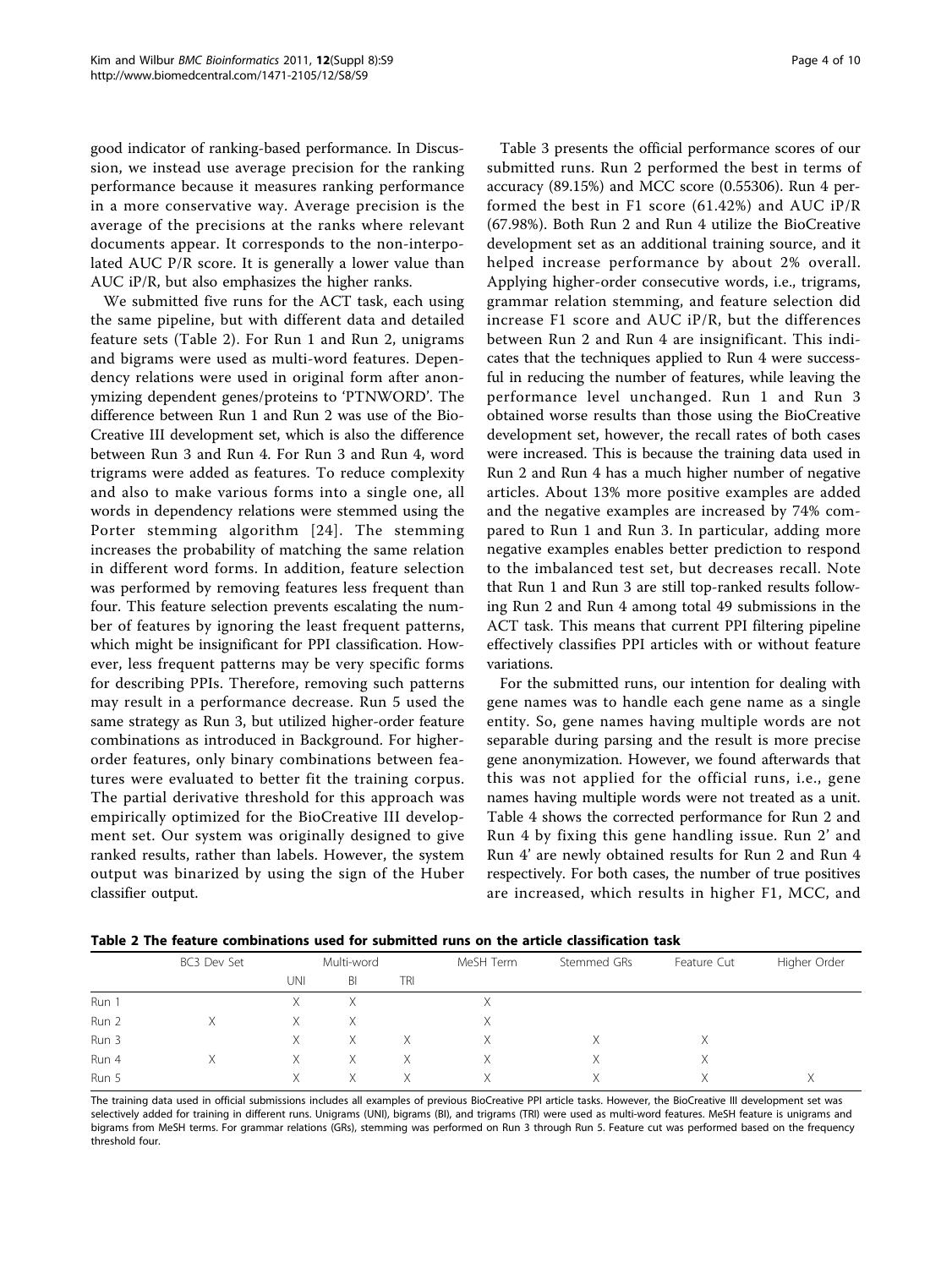<span id="page-4-0"></span>Table 3 Official scores for the ACT competition.

|             | Run 1   | Run 2   | Run 3   | Run 4   | Run 5   |
|-------------|---------|---------|---------|---------|---------|
| TP          | 580     | 516     | 553     | 531     | 565     |
| FP          | 417     | 257     | 376     | 288     | 398     |
| <b>FN</b>   | 330     | 394     | 357     | 379     | 345     |
| <b>TN</b>   | 4673    | 4833    | 4714    | 4802    | 4692    |
| Accuracy    | 0.8755  | 0.8915  | 0.8778  | 0.8888  | 0.8762  |
| Specificity | 0.9181  | 0.9495  | 0.9261  | 0.9434  | 0.9218  |
| Sensitivity | 0.6374  | 0.5670  | 0.6077  | 0.5835  | 0.6209  |
| F1 score    | 0.6083  | 0.6132  | 0.6014  | 0.6142  | 0.6033  |
| MCC.        | 0.53524 | 0.55306 | 0.52932 | 0.55054 | 0.53031 |
| AUC iP/R    | 0.6591  | 0.6796  | 0.6589  | 0.6798  | 0.6537  |

TP, FP, FN, and TN are true positive, false positive, false negative, and true negative, respectively. MCC means Matthews' correlation coefficient measure. AUC iP/R means the area under the interpolated precision and recall curve. F1 score and MCC evaluate the performance of binary classification. AUC iP/R evaluates system performance in terms of ranked results.

AUC scores. Here, Run 4' has the best performance among all runs by increasing those scores up to 1%.

Run 5 utilized binary feature combinations to capture higher-order relationships between features. The performance in Run 5 changed very little compared to Run 1 and Run 3, which proves to be an unsuccessful attempt, and it is not as we expected. For Run 5, we did not have time to analyze and optimize for the submission. According to our post-workshop experiments, classification performance is very sensitive to higher-order feature combinations, and difficult to optimize. For Run 5, we simply found a weight threshold which retained as many features as possible and yet increased performance for the BioCreative development set. That resulted in a total of 286,547 features. In the Discussion, we further investigate the effect of higher-order features.

Given the time available for the task, the submitted runs are obviously not fully optimized results. We believe further improvement is possible based on the

Table 4 Performance results for corrected PPI classification on the ACT test set.

|             | Run <sub>2</sub> | Run 2'  | Run 4   | Run 4'  |
|-------------|------------------|---------|---------|---------|
| TP          | 516              | 529     | 531     | 556     |
| FP          | 257              | 271     | 288     | 311     |
| <b>FN</b>   | 394              | 381     | 379     | 354     |
| <b>TN</b>   | 4833             | 4819    | 4802    | 4779    |
| Accuracy    | 0.8915           | 0.8913  | 0.8888  | 0.8892  |
| Specificity | 0.9495           | 0.9468  | 0.9434  | 0.9389  |
| Sensitivity | 0.5670           | 0.5813  | 0.5835  | 0.6110  |
| F1 score    | 0.6132           | 0.6187  | 0.6142  | 0.6258  |
| MCC.        | 0.55306          | 0.55722 | 0.55054 | 0.56100 |
| AUC iP/R    | 0.6796           | 0.6806  | 0.6798  | 0.6834  |

Run 2' and Run 4' are the corrected performance results for Run 2 and Run 4 respectively. For the official runs, gene names consisting of more than a single word were not treated as a single entity. Only this issue was fixed for Run 2' and Run 4'.

ACT development set and also the recently released gold standard test set. But, we did not have sufficient time to investigate all the options for optimizing the current system with both datasets. Overtraining classification performance on the development set leads to an overfitting problem and decreased classification performance on the test set. So, our tuning for submitted runs was centered rather on different data and feature combinations, not fine tuning for parameters and heuristic knowledge. The performance produced by our system shows that the strategy of using both word and syntactic features in our classification framework is a good combination for the PPI article classification task.

#### **Discussion**

# Article filtering with imbalanced classes

One main issue in the BioCreative III ACT competition is the imbalance problem between the number of positive and negative articles. Negative examples in the ACT development set are 82.95% of the whole development set. In the BioCreative test set, the ratio goes up to 84.83%. However, the training corpus gathered from previous BioCreative competitions is rather a balanced dataset. To overcome this problem, we tried several approaches. The popular method to solve the imbalance problem on training data is balancing the number of training examples by over- or under-sampling [\[25](#page-9-0),[26](#page-9-0)]. This sampling technique can be utilized for the imbalance problem on test data. For example, the training corpus can be reorganized by over-sampling non-PPI articles or under-sampling PPI articles. Another approach for addressing the imbalance issue is the careful selection of negative examples from unlabeled data as an additional training source. This method is similar to active learning [[27\]](#page-9-0). Also, cost-sensitive learning [\[27](#page-9-0)] can be used along with an ensemble machine with multiple classifiers. Nevertheless, those attempts were not successful for the BioCreative ACT task.

The performance drop with an imbalanced test set compared to a balanced one can be easily explained. Assuming there is a prediction system performing at 90% precision for balanced data, 10% of positive predictions are false positive cases. If negative examples of the same kind are increased by a factor of six, false positive predictions are six times higher than in the former case. That results in a precision drop to 60% from 90%. This imbalance problem affects most of the performance scores except for accuracy. Accuracy can remain high because of dominant negative examples as explained in the Results section. In our system, the classification performance on training data exceeds 96% F1 score and 99% average precision. But this cannot ensure high performance on unbalanced test data.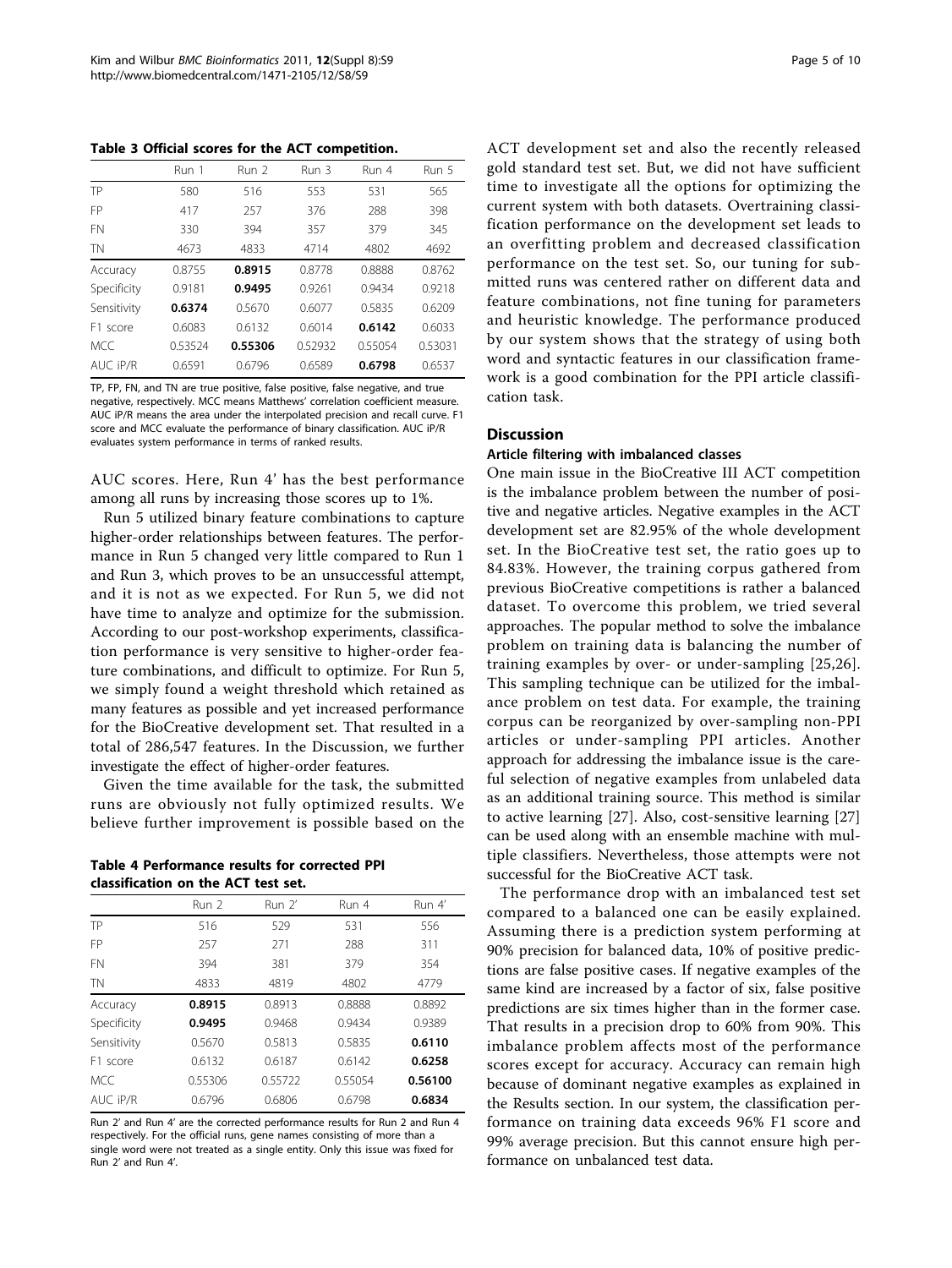#### <span id="page-5-0"></span>Utilizing word and syntactic feature types

Table 5 presents the effect of applying grammar relations using different classifiers in the BioCreative ACT task. The table shows the average precision rates for the BioCreative III development set when single words and their dependency relationships are used. 'SW' means using single words as features. 'GR' means word-relation features. All classifiers were trained using the BioCreative II, BioCreative II.5, and BioCreative III training data, and were optimized for giving the best scores on both training and development sets. 'SVM' is the support vector machine classifier with linear kernel. 'Huber' is the large margin classifier used in this paper.

As shown in the table, adding word-word relationships to single-word features boosts up the performance by 3.7% in naïve Bayes classifiers. For SVM and Huber classifiers, the improvement is less, however it shows that word dependency provides a positive effect for PPI article classification. The Huber classifier is the chosen approach for both data scalability and classification performance. Based on the performance comparison in Table 5, our Huber approach produces the best average precision overall.

For the BioCreative ACT task, possible feature candidates were tested and analyzed including both word and syntactic features. As a result, five feature types were further selected for better classification. Table 6 shows the performance changes on the BioCreative III development set by varying those five feature types, gene anonymization, multi-words, sub-strings, MeSH terms, and higher-order features. The baseline performance is the result when Run 4 settings are applied. A row shows the evaluation results when all of the features without the feature type at that row are used. Since the higher-order features were not used in the Run 4, the features were rather added to the baseline in the last row of the table. We tried several feature combinations of the five feature types, but it was difficult to understand what feature type contributes more than others. Hence, the performance table was drawn from those simple variations. According to the table, removing each feature affects average precision and F1 score differently. For average precision, MeSH terms, gene anonymization, and sub-

Table 5 Average precision rates when adding grammar relations to single words.

| Feature Set            | Naïve Bayes | <b>SVM</b> | Huber  |
|------------------------|-------------|------------|--------|
| Single Words (SW)      | 0.6169      | 0.6600     | 0.6646 |
| Grammar Relations (GR) | 0.6281      | 0.6391     | 0.6417 |
| $SW + GR$              | 0.6538      | 0.6726     | 0.6771 |

The best score is obtained by using both single words and grammar relations for all classifiers. The used training data was BioCreative II, BioCreative II.5, and BioCreative III training corpora. The performance was measured for the BioCreative development set.

| Table 6 Performance changes on the ACT development |  |  |
|----------------------------------------------------|--|--|
| set by varying feature types.                      |  |  |

| Used Features         | Avg Prec | Precision | Recall | F1 score |
|-----------------------|----------|-----------|--------|----------|
| Baseline              | 0.7073   | 0.6403    | 0.6290 | 0.6346   |
| -Gene Anonymization   | 0.7017   | 0.6166    | 0.6320 | 0.6242   |
| -Multi-words          | 0.7035   | 0.6358    | 0.6349 | 0.6354   |
| -Sub-strings          | 0.7019   | 0.6329    | 0.6320 | 0.6324   |
| -MeSH Terms           | 0.7009   | 0.6410    | 0.6334 | 0.6372   |
| Baseline+Higher Order | 0.7077   | 0.6311    | 0.6496 | 0.6402   |

The baseline performance is the result obtained from our system pipeline with the same setting used for Run 4. A row shows the evaluation results when a specific feature type is not used for the experiment. However, the last row is the performance results when higher-order features are applied.

strings contribute positively, but for F1 score, gene anonymization contributes more. However, the feature contribution differs greatly depending on methods used and parameters. Figure 2 shows the non-interpolated precision-recall curve performance on the BioCreative III test set. The precision-recall curves present Run 4 and the result with single word features alone in the same classification pipeline. It is clearly seen that the word and syntactic feature types used in this paper improve the classification performance at most recall points.

The system reaches top performance on the BioCreative III development set when baseline and higher-order features are both used, which is the setting in Run 5. However, higher-order features are not easy to tune. More importantly, higher-order features do not provide the best result for the BioCreative III test set. In the proposed approach, gene name detection is a critical component of the system since gene names are handled

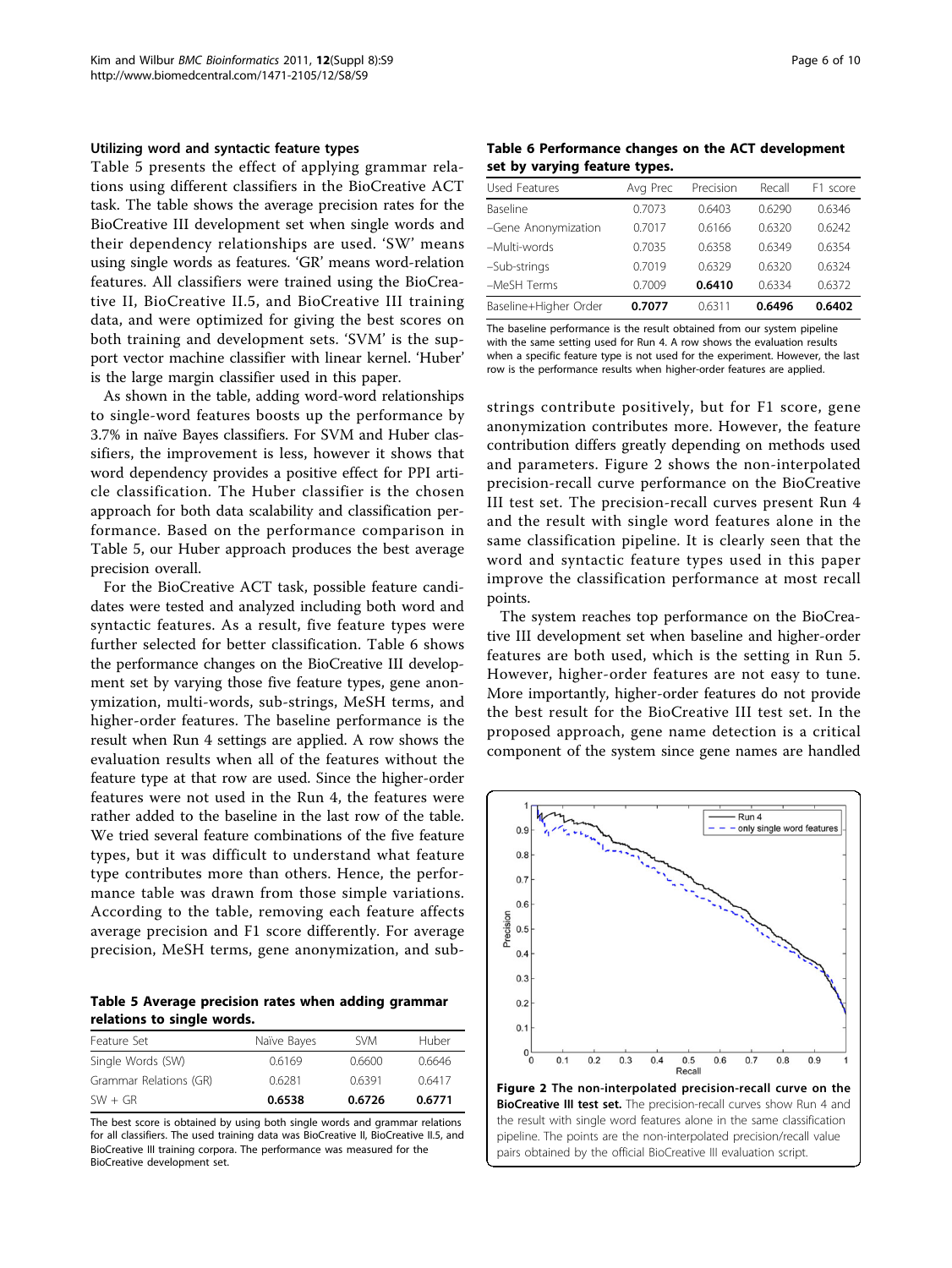individually and gene anonymization is based on this gene detection. During the BioCreative III period, we found some flaws of the Priority model in detecting correct gene names. Therefore, current performance is also limited by this detection capability.

#### Ranking system for PPI article classification

In a binary classification system, F1 and MCC scores are useful to evaluate system performance. But, in a ranking system, top-ranking performance is more important than overall ranking. AUC iP/R and average precision are sensitive indicators for ranked results, and our system was basically tuned to achieve better average precision (AUC P/R) for submitted results. The best AUC iP/ R score we obtained from official results is 0.6798, whereas the average AUC score of all participants is 0.4975 and the median AUC score is 0.5367. The precision-recall curves between our system and others also show significant differences in top-ranking results ([http://www.biocreative.org/resources/biocreative-iii/](http://www.biocreative.org/resources/biocreative-iii/workshop-talks) [workshop-talks\)](http://www.biocreative.org/resources/biocreative-iii/workshop-talks). Figure [2](#page-5-0) depicts the precision-recall curve for Run 4. The precision is over 90% until reaching 22% recall. Another perspective of ranking performance is the precision at rank *n* ( $P@n$ ). For Run 5, P@100, P@200, and P@300 are 94%, 92%, and 85%, respectively. This shows that the proposed approach is effective for a ranking-based search system even though the overall performance is far from fully automating PPI article selection for annotation [\[15\]](#page-9-0).

### Conclusions

In the paper, we present our system and its performance for the BioCreative III ACT competition. Our focus for the task was to develop a machine learning framework to effectively capture PPI articles from biomedical literature with minimal external resource use. The main idea here is detecting gene names and utilizing word-to-word relationships for automatically learning unique PPI patterns. The proposed approach identifies gene names by a Priority Model, and dependency relations are extracted by analyzing grammatical structures in sentences. A large margin classifier using the Huber loss function is used to learn from extracted word and syntactic features. Data scalability was also considered in selecting Huber classifiers for expanding target data to the whole PubMed corpus in the future.

Different feature types, including multi-words and grammar relations with stemming, and feature selection were exploited for submitted runs. Different training corpora were also used. Higher-order features were studied to see the possibility of automatic feature expansion. Through these studies, we found that syntactic features are useful at the article classification level as well as at the sentence classification level. Even though

there is a limit to detection of correct gene names and the system is not optimized enough for the imbalanced nature of the dataset, the proposed system performs well in both binary classification performance and PPI ranking performance in all different data and feature combinations.

Current classification performance was achieved by only using a data-driven model containing different types of machine learning techniques. However, in the current setup, identifying gene names and analyzing dependency relationship are critical components, which need careful setup through utilizing PPI-related heuristic knowledge. Solving how many higher-order features may help for the PPI classification task is also a remaining issue. As a fully automatic annotation tool, the state-ofthe-art systems are still far from real-world use. But, they can be utilized as support systems for manual curation. In particular, based on the BioCreative III ACT performance, our system is already useful for PPI article search in a Web environment.

# Methods

#### Gene name detection using a Priority Model

In the proposed approach, gene names are identified using a Priority Model, which is a statistical language model for named entity recognition [[17](#page-9-0)]. For named entities, a word to the right is more likely to be the word determining the nature of the entity than a word to the left in general. The Priority Model was constructed to follow this rule.

Let  $T_1$  be the set of training data for class  $C_1$  and  $T_2$ for class  $C_2$ . Let  $\{t_\alpha\}_{\alpha \in A}$  denote the set of all tokens used in names contained in  $T_1 \cup T_2$ . For each token  $t_{\alpha}$ ,  $\alpha \in A$ , it is assumed that there are associated two probabilities  $p_{\alpha}$  and  $q_{\alpha}$ , where  $p_{\alpha}$  is the probability that the appearance of the token  $t_{\alpha}$  in a name indicates that name belongs to class  $C_1$  and  $q_\alpha$  is the probability that  $t_{\alpha}$  is a more reliable indicator of the class of a name than any token to its left. Let  $n = t_{\alpha(1)}t_{\alpha(2)}...t_{\alpha(k)}$  be composed of the tokens on the right in the given order. Then the probability of  $n$  belonging to class  $C_1$  can be computed as follows:

$$
p(C_1|n) = p_{\alpha(1)} \prod_{j=2}^k (1 - q_{\alpha(j)}) + \sum_{i=2}^k q_{\alpha(i)} p_{\alpha(i)} \prod_{j=i+1}^k (1 - q_{\alpha(j)})
$$
 (3)

To obtain  $p_{\alpha}$  and  $q_{\alpha}$ , a limited memory BFGS method [[28](#page-9-0)] and a variable order Markov model [[17\]](#page-9-0) are used. For gene name detection, it is hard to get noise-free positive and negative names, however we used previously built data, SemCat [[17\]](#page-9-0) and Entrez Gene data, as an additional source to learn gene names.

There are common mistakes misclassified as gene names, e.g., mutant and protein, when this model is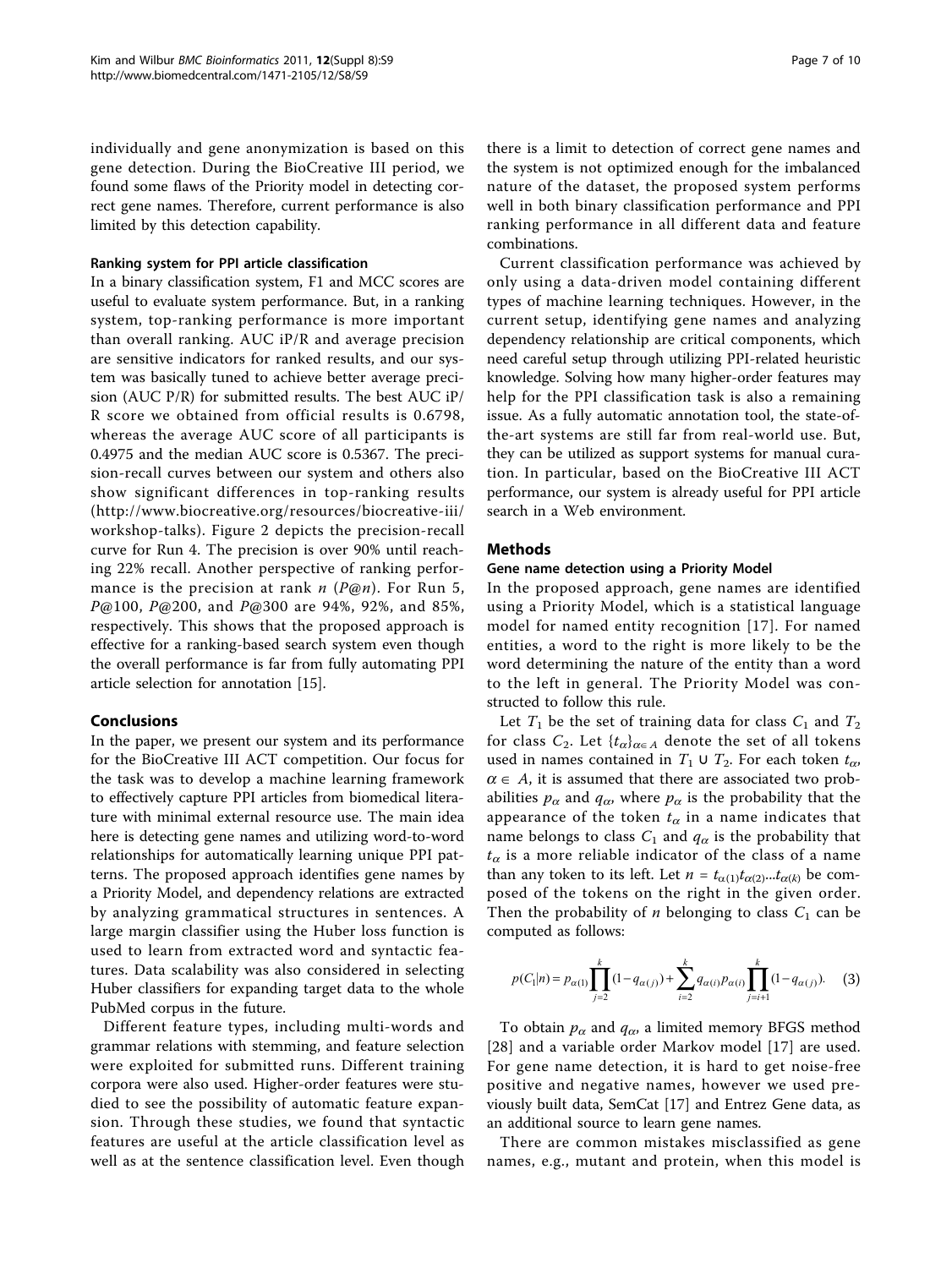used. But, adding manual corrections might produce unexpected bias and it was not our intention for the ACT system. Thus, we only added a simple rule that a string with all numbers is not a gene name, which is one of misclassified cases by the learned model. Furthermore, only noun phrases were tested to minimize computation time and detection errors.

### Choosing word features

Feature generation is the most important part in machine learning problems. For PPI article classification, we emphasize the utilization of grammatical features in addition to our machine learning framework. However, individual words in text are always a good indicator to recognize PPI evidence. To investigate effective features for the ACT evaluation, we study three different types derived from the training corpus.

1. Multi-words: multi-word features are commonly known as *n*-grams. Since protein names sometimes contain more than a single word and since PPI is the interaction between proteins, n-consecutive words can be a good hint to divide PPI and non-PPI articles. Hence, we use the word combinations, unigram, bigram, and trigram. Only neighbor words are considered because long-distance word relationships are already estimated by syntactic features. Too many consecutive words also increase the problem space exponentially without performance improvement.

2. Sub-strings: while the basic elements of multi-word features are words, those of string features are characters, i.e., alphabetic and numeric. In biomedical literature, many entities appear in variant forms. Also, there is a report that the difference between distributions on training and test sets in PPI tasks can be reduced by considering character-based features [\[18](#page-9-0)]. Therefore, different character lengths from four to seven were tested for the ACT development set, and 6-consecutive characters produced slightly better results than other cases. For our submissions, six characters were used.

3. MeSH terms: the available training corpus is a set of PubMed articles, which have several fields for each record. The categories include journal title, article title, author list, abstract, MeSH, and article ID. Article title and abstract are the text we mainly used for word and syntactic feature extraction. MeSH terms are the additional source utilized for the PPI task. MeSH is a controlled vocabulary for indexing and searching biomedical literature [\[19\]](#page-9-0). MeSH terms are organized in a hierarchical structure and are used to indicate the topics of an article. Thus, this controlled vocabulary set can be helpful to find PPI-relevant articles.

Figure 3 shows an example of how word features are constructed.

|                                                                                                                                                                                    | Multi-word Features (atrap) (interacts) (with) (the) (angiotensin) (ii) (type)<br>(atrap interacts) (interacts with) (with the) (the angiotensin) (angiotensin ii) |  |  |  |
|------------------------------------------------------------------------------------------------------------------------------------------------------------------------------------|--------------------------------------------------------------------------------------------------------------------------------------------------------------------|--|--|--|
|                                                                                                                                                                                    | (atrap interacts with) (interacts with the) (with the angiotensin)                                                                                                 |  |  |  |
|                                                                                                                                                                                    | Sub-string Features (atrap ) (trap i) (rap in) (ap int) (p inte) (intera) (nterac) (teract) (eracts)                                                               |  |  |  |
| " Enzyme Activation, Molecular Sequence Data, Protein Binding "<br><b>MeSH</b><br>(enzyme) (activation) (molecular)  (enzyme activation) (molecular sequence)<br><b>MeSH Terms</b> |                                                                                                                                                                    |  |  |  |
|                                                                                                                                                                                    | Figure 3 An example of word feature extraction. Unigrams,                                                                                                          |  |  |  |
|                                                                                                                                                                                    | bigrams, and trigrams of words are selected as multi-word features.                                                                                                |  |  |  |
|                                                                                                                                                                                    | The sub-string feature contains six-consecutive characters. MeSH                                                                                                   |  |  |  |
|                                                                                                                                                                                    | terms are extracted from the MeSH field in each article and                                                                                                        |  |  |  |
|                                                                                                                                                                                    | unigram and bigram subphrases are used.                                                                                                                            |  |  |  |

Title / Abstract ... ATRAP interacts with the angiotensin II type 1 receptor. ...

# Choosing syntactic features

Selecting PPI articles requires determining those articles describing physical protein-protein interactions. However, the direct relation between proteins is hard to determine considering the complex nature of sentences in PubMed documents and traditional word pattern matching has limits without semantic analysis [\[29](#page-9-0),[30](#page-9-0)]. To partially handle these problems without much effort in adding heuristic knowledge, we adopt a dependency parsing technique to extract the relationship between words along with gene name identification and anonymization. Using the word features such as multi-words and sub-strings helps recognize proximal word relations, whereas syntactic features based on grammar relations help discover long-distance word relationships as well as a more precise analysis at short-distances.

1. Dependency parsing: the C&C CCG parser [[20](#page-9-0)] was used to obtain dependency relations. The software was publicly available and easy to attach to our library. Since we detect gene names beforehand, each gene or protein name can be handled individually. The output of the parser for a sentence is a set of dependency relations, which each contain a grammar relation name, a head word, and a dependent word. So, the head word is coupled with the dependent word by the specific relationship. However, extracted patterns are very sparse considering the size of the training corpus, hence we use an anonymization technique for gene names.

2. Gene name anonymization: the purpose of PPI article classification is to identify whether an article contains PPI information, not a gene or protein name itself. Therefore, in a dependency relationship, particular protein names are not so important. The gene name anonymization is a simple strategy to exchange a detected gene/protein word for a special tag, e.g., 'PTNWORD'. This technique decreases the complexity of relationship features, while the relationship information remains the same. Figure [4](#page-8-0) shows an example sentence and its syntactic features sets used in our approach.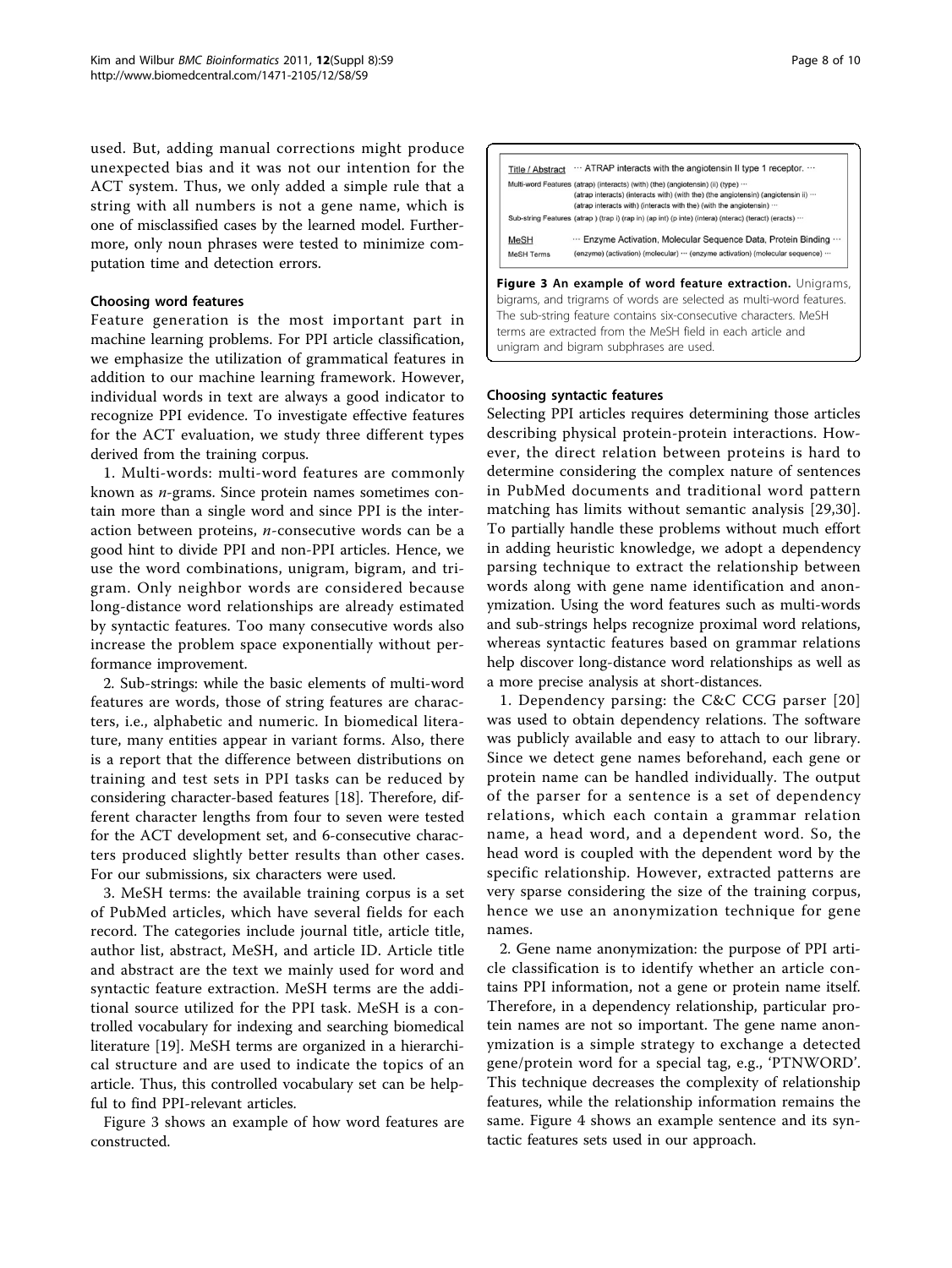<span id="page-8-0"></span>

#### Choosing higher-order features from feature combinations

Even though manually constructed feature types are effective for classification, latent relationships among features may not be utilized by machine learning classifiers. The higher-order feature approach we used automatically extracts a set of feature combinations to obtain better classification performance. When system prediction is incorrect, each feature combination is evaluated by a sum of partial derivatives of the loss function terms on the misclassified data points [[21](#page-9-0)], i.e.,

1. After testing on training data using a trained classifier, generate all bigrams by paring any two features from misclassified articles.

2. A sum of partial derivatives of the loss function over the respective data points is evaluated.

3. Bigrams occurring at least a times and with a partial derivative at least *b* in absolute value are selected.

Here, the loss function  $h$  is the modified Huber loss function [[22\]](#page-9-0) used by our classifier approach. We set a and b to 4 and 340, respectively, for the official Run 5. These parameters were empirically chosen to produce the best classification performance on the BioCreative III development set.

# Huber classifiers

The Huber classifier [[22](#page-9-0),[31](#page-9-0)] used in the BioCreative task is a variant of support vector machines [[32](#page-9-0)]. This method determines feature weights that minimize the modified Huber loss function [\[22](#page-9-0)], which is a function that replaces the hinge loss function commonly used in SVM learning.

Let  $T$  denote the size of the training set. Let the binary feature vector of the ith pair in the training set be denoted by  $X_i$ . Let  $y_i = 1$  if the pair is annotated as positive and  $y_i = -1$  otherwise. Let w denote a vector of feature weights, of the same length as  $X_i$ . Let  $\theta$  denote a threshold parameter, and let  $\lambda$  denote a regularization parameter. Then the cost function is given by:

$$
C = \frac{1}{2} \lambda |w|^2 + \frac{1}{T} \sum_{i=1}^{T} h(y_i(\theta + w \cdot X_i)),
$$
 (4)

where the function  $h$  is the modified Huber loss function defined as follows:

$$
h(z) = \begin{cases} -4z, & \text{if } z \le -1, \\ (1-z)^2, & \text{if } -1 < z < 1, \\ 0, & \text{if } 1 \le z. \end{cases} \tag{5}
$$

The values of the parameters, w and  $\theta$  minimizing C are determined using a gradient descent algorithm. The regularization parameter  $\lambda$  is computed from the training set as follows:

$$
\lambda = \lambda' \langle |x| \rangle^2, \tag{6}
$$

where  $\langle |x| \rangle$  is the average Euclidean norm of the feature vectors in the training set. For the ACT task, the parameter  $\lambda'$  was roughly tuned to maximize average precision rates for the BioCreative development set. Based on these experiments, it was finally set to 0.0005 for submitted runs.

#### Acknowledgements

The authors would like to thank Won Kim and Larry Smith for valuable comments on implementing the proposed method. The authors are supported by the Intramural Research Program of the NIH, National Library of Medicine.

This article has been published as part of BMC Bioinformatics Volume 12 Supplement 8, 2011: The Third BioCreative – Critical Assessment of Information Extraction in Biology Challenge. The full contents of the supplement are available online at [http://www.biomedcentral.com/1471-](http://www.biomedcentral.com/1471-2105/12?issue=S8) [2105/12?issue=S8.](http://www.biomedcentral.com/1471-2105/12?issue=S8)

#### Authors' contributions

SK and JW proposed the idea and SK carried out the computational experiments and analysis. JW supervised the project and revised this manuscript. All authors read and approved the final manuscript.

#### Competing interests

The authors declare that they have no competing interests.

#### Published: 3 October 2011

#### References

- 1. Bader GD, Donaldson I, Wolting C, Ouellette BFF, Pawson T, Hogue CWV: [BIND-the Biomolecular Interaction Network Database.](http://www.ncbi.nlm.nih.gov/pubmed/12519993?dopt=Abstract) Nucleic Acids Research 2003, 31:248-250.
- 2. Ceol A, Aryamontri AC, Licata L, Peluso D, Briganti L, Perfetto L, Castagnoli L, Cesareni G: [MINT, the molecular interaction database: 2009](http://www.ncbi.nlm.nih.gov/pubmed/19897547?dopt=Abstract) [update.](http://www.ncbi.nlm.nih.gov/pubmed/19897547?dopt=Abstract) Nucleic Acids Research 2010, 38:D532-D539.
- 3. Aranda B, Achuthan P, Alam-Faruque Y, Armean I, Bridge A, Derow C, Feuermann M, Ghanbarian AT, Kerrien S, Khadake J, Kerssemakers J, Leroy C, Menden M, Michaut M, Montecchi-Palazzi L, Neuhauser SN, Orchard S, Perreau V, Roechert B, van Eijk K, Hermjakob H: [The IntAct molecular](http://www.ncbi.nlm.nih.gov/pubmed/19850723?dopt=Abstract) [interaction database in 2010.](http://www.ncbi.nlm.nih.gov/pubmed/19850723?dopt=Abstract) Nucleic Acids Research 2010, 38:D525-D531.
- 4. Salwinski L, Miller CS, Smith AJ, Pettit FK, Bowie JU, Eisenberg D: [The](http://www.ncbi.nlm.nih.gov/pubmed/14681454?dopt=Abstract) [Database of Interacting Proteins: 2004 update.](http://www.ncbi.nlm.nih.gov/pubmed/14681454?dopt=Abstract) Nucleic Acids Research 2004, 32:D449-D451.
- 5. Blaschke C, Leon EA, Krallinger M, Valencia A: Evaluation of BioCreAtlvE [assessment of task 2.](http://www.ncbi.nlm.nih.gov/pubmed/15960828?dopt=Abstract) BMC Bioinformatics 2005, 6(Suppl 1):16.
- 6. Krallinger M, Morgan A, Smith L, Leitner F, Tanabe L, Wilbur J, Hirschman L, Valencia A: [Evaluation of text-mining systems for biology: overview of](http://www.ncbi.nlm.nih.gov/pubmed/18834487?dopt=Abstract)